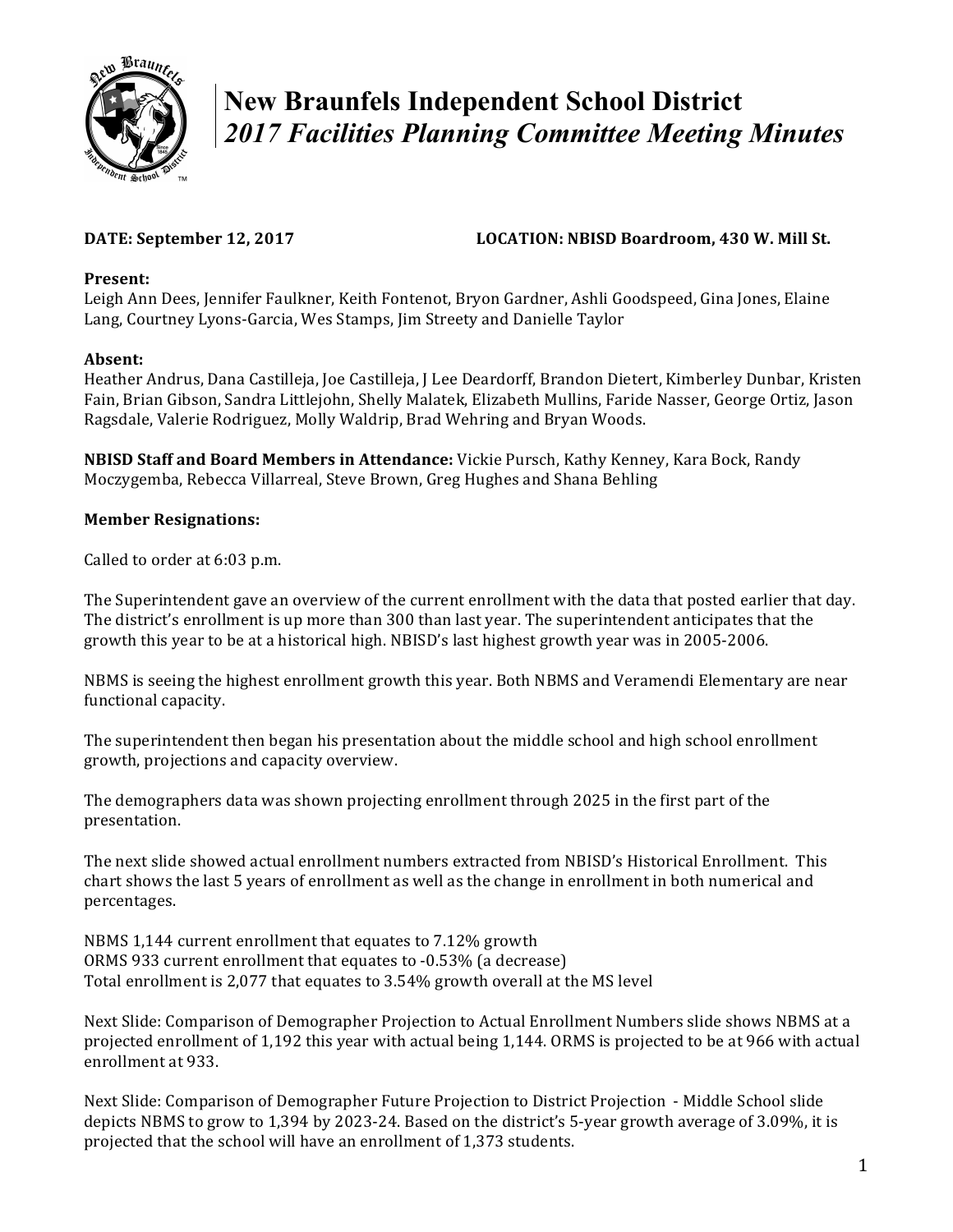NBMS's functional capacity of 1,250 is projected to be reached by 2020-21 under both future projections (demographers and projections based on historical data). NBMS's current building can accommodate the projected enrollment of 1,333 in 2021-22 or 2022-23 depending on which projection is used. The demographer's total projected build-out enrollment for  $6<sup>th</sup>-8<sup>th</sup>$  grades on the east side of IH-35 is 1,381.

ORMS is projected to be 1,151 by 2023-24. Based on the district's 5-year average growth rate of 1.53%, is is projected that enrollment will be 1,021 by 2023-2024. The functional capacity of the school should not be reached until 2024-25. The total build-out enrollment for the West side of IH-35 is 3,222 students. This means that more middle schools will need to be built in the future on the West side of IH-35.

The committee will need to also decide if the divider line between middle schools and future high schools to continue to be IH-35 or not, based on the fact that more schools will be built.

Next Slide: Comparison of Demographer Future Projection to District Projection for NBHS slide shows NBHS reaching functional capacity in 2021-22 under the 5-year growth average of 2.58%. NGC will not reach its functional capacity of 1,110 before the district meets functional capacity at the NBHS. The demographer's total build-out enrollment for the West side of IH-35 is 4,565 high school students. There will need to be multiple high schools on the West side of IH-35. The East side will need seats for 1,700 high school students at total build-out.

Sometime between the 2021-22 and 2023-24 school years, NBISD will need more high school seat space. This coincides with the same timeframe NBISD will need more middle school seats.

The superintendent said that NBISD could do a small bond election to add regular classrooms at NBMS and then add portables at NBHS to accommodate the growth. This is an option that would more than likely avoid a tax rate increase. The presentation by the financial advisors at the next meeting will be key to help drive this decision.

According to the superintendent, a large part of the district's bond indebtedness will be paid off in 2025. The committee should keep that in mind while developing the long-range facilities plan.

Next Slide: Split to Second High School slide gave enrollment for 3 years after opening a second campus.

The discussion to split NBHS and open a second high school could happen once the district's high school enrollment  $(9<sup>th-12<sup>th</sup></sup>$  grade) reaches 3,000 in enrollment.

 $2<sup>nd</sup>$  high school opening with only  $9<sup>th</sup>$  and  $10<sup>th</sup>$  graders East of IH-35 Year  $1 - 750$  (9-10) Year  $2 - 1,125$  (9-11) Year  $3 - 1,500$  (9-12) NBHS

Year  $1 - 2,250$  (9-12) Year  $2 - 1, 875$ Year  $3 - 1,500$ 

Looking at the future need at build-out, the following facilities will still be needed:

### West of IH-35

6 Elementary Schools with 900-student capacity (we have one with Veramendi)

- 3 Middle Schools with total capacity of 1,500 each (we don't have one larger than 1,110)
- 2 High Schools with total combined capacity of 4,500 (we have one with capacity of 2,050)